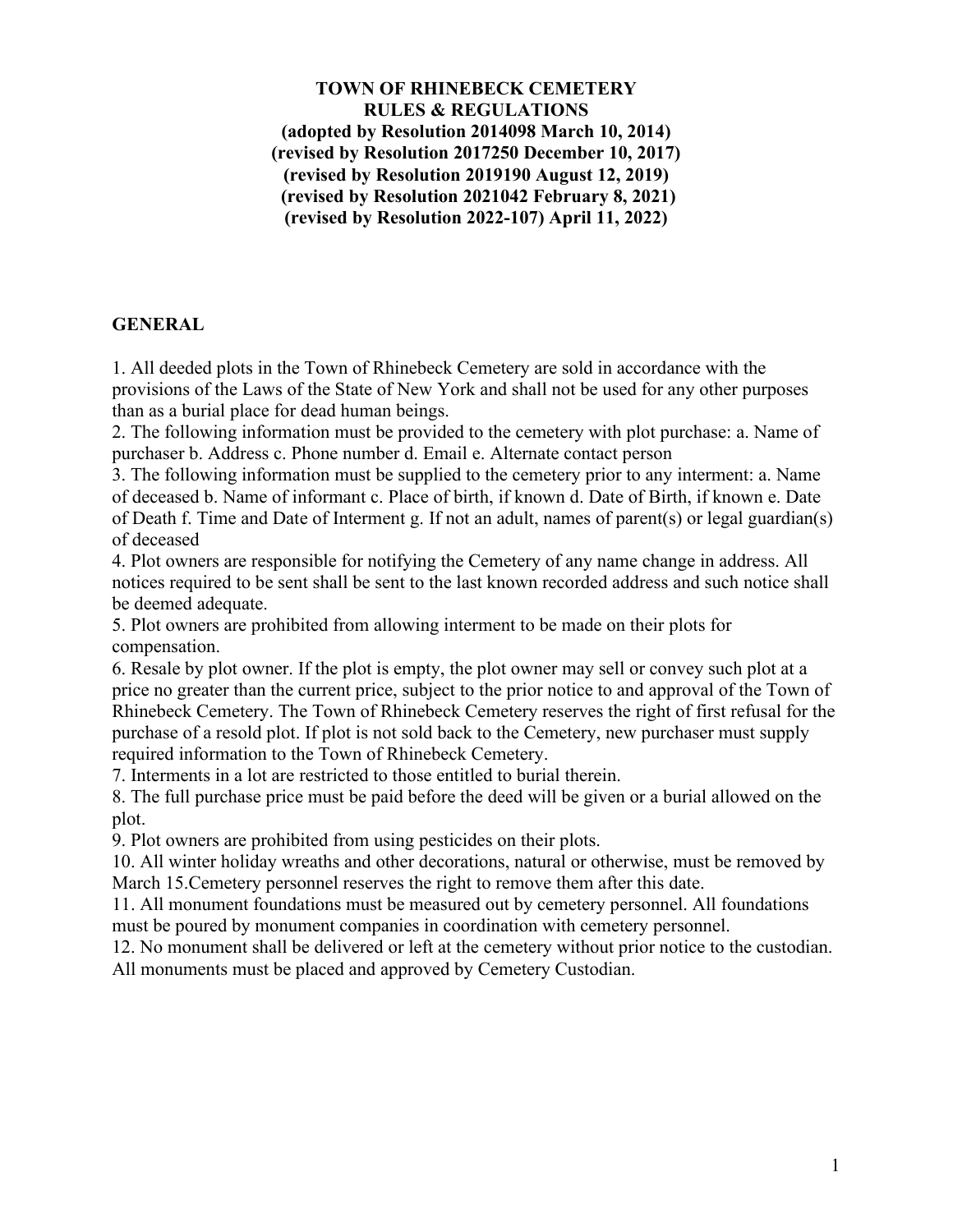## **CONVENTIONAL**

1. Placing of glass blocks or vases as receptacles for flowers, whether artificial or grown, on graves or plots is prohibited.

2. The Cemetery reserves the right to remove all flowers, wreaths, or other decorations from plots as soon as they become unsightly.

3. The cemetery reserves the right to remove any embellishment on the lot, effigy, or inscription that is unsightly or dangerous.

4. No shrubs, bushes, or trees shall be planted or grown on a plot. Annual and perennial plantings are permitted provided that they are placed only at the head of a grave and within 18 inches of the monument/grave marker. The planting of annuals and perennials are permitted between monuments/grave markers only when a plot owner owns adjoining plots. The Cemetery reserves the right to remove any plantings in violation of this rule.

5. Vaults or grave liners are NOT required for interments.

6. If, during maintenance, personal objects around the monument are moved, it will be the owner's responsibility to return them to their original state.

7. All monuments are restricted in size to dimensions that will not cover more than 20% of the surface area of the plot. Every monument shall be finished true and level so as to fit on foundations without wedging or sprawls.

8. Mausoleum size may not exceed two-body capacity.

## **NATURAL BURIAL**

1. The natural designated portion of the Town of Rhinebeck's Cemetery is reserved for burial that does not use a vault (partial, inverted, or otherwise), a vault lid, concrete box, slab or partitioned liner.

2. Decedents are not to have been embalmed.

3. Burial containers are to be limited to those made from materials that are

nontoxic/nonhazardous and natural/plant derived, with shrouds permissible (i.e. untreated softwoods, wool, fiber, cloth, cardboard, seagrass, bamboo, wicker, hemp, paper mache).

4. Shrouded bodies must be entirely wrapped and be supported on a solid, untreated board for lowering. The board must be at least as long as the body and as wide as the widest part of the body. Plywood and particle support boards are not acceptable.

5. Cars are not permitted inside the Natural Burial Ground, except by permission of Cemetery personnel.

6. Pesticides are prohibited.

7. Unless a tree is deemed unsafe, unhealthy or contrary to conservation goals, all living existing trees will be left in place.

8. Pathways will be mowed.

9. All graves will be mounded and mulched and allowed to return to their natural state.

10. Grave markers are permitted, but not required. Natural fieldstone, or quarried stone, no more than 24 inches long and no more than three inches thick may be used as a marker. All stones must be indigenous to the Hudson Valley. Single plot stones may not exceed 200 square inches. In cases where a grave marker is used for two or more adjoining full plots, stones may be larger, but may not exceed 250 square inches**.** For adjoining cremation plots, stones must still be 200 square inches or less**.** Stones may not be machine cut or polished. Machine cut stones hand chiseled to look "natural" are not acceptable. The cemetery reserves the right to remove markers that do not comply.